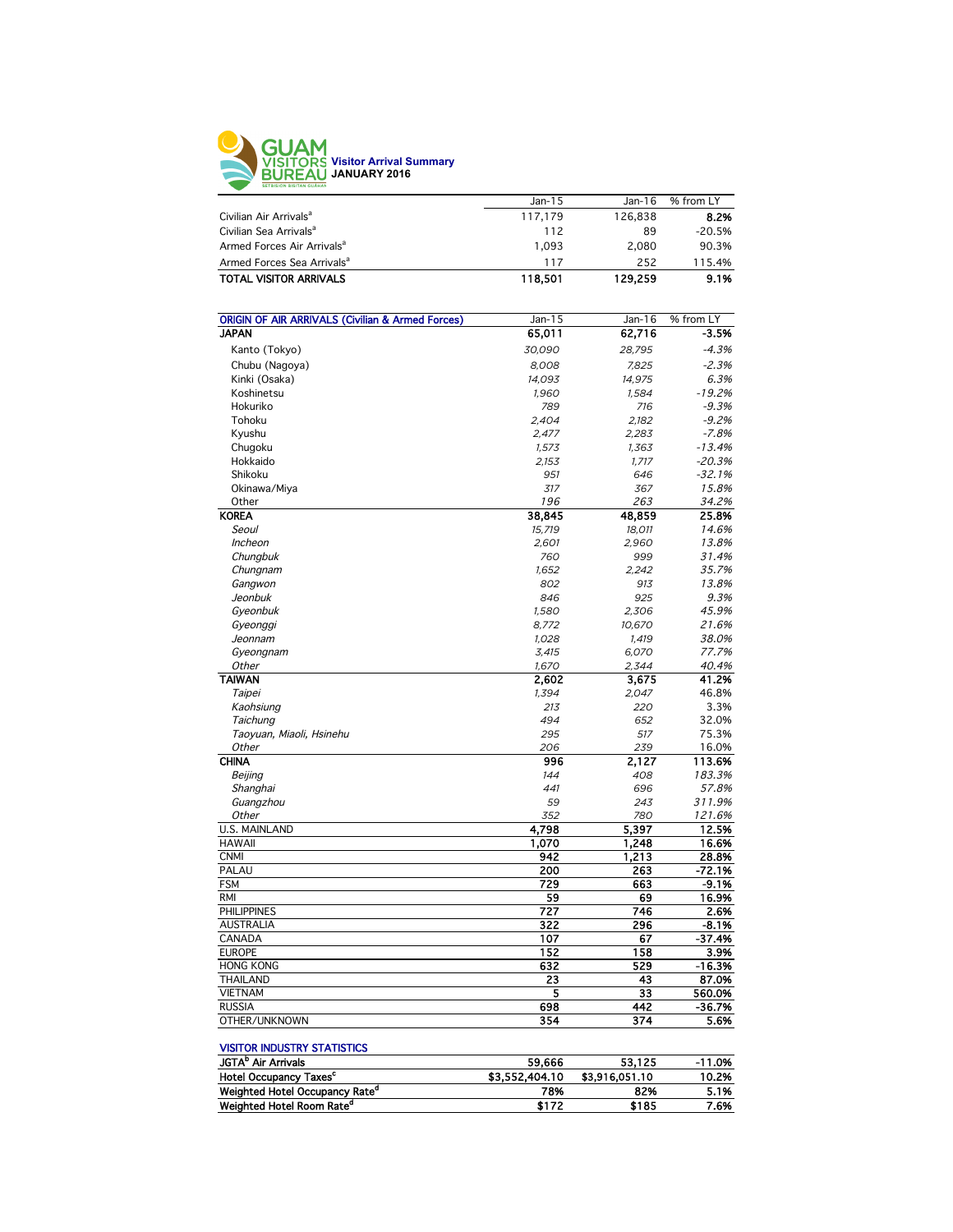# **Guam Visitors Bureau JANUARY 2016 Visitor Arrival Summary**

**Calendar Year-to-Date 2015/16 • Fiscal Year-to-Date 2015/16** 

|                                                             | <b>CYTD 2015</b> | CYTD 2016        |                 | <b>FYTD 2015</b>    | <b>FYTD 2016</b>    |                    |
|-------------------------------------------------------------|------------------|------------------|-----------------|---------------------|---------------------|--------------------|
|                                                             | (Jan '15)        | (Jan 16)         | % from LY       | (Oct '14 - Jan '15) | (Oct '15 - Jan '16) | % from LY          |
| Air Arrivals <sup>a</sup>                                   | 118,272          | 128,918          | 9.0%            | 443,192             | 493,147             | 11.3%              |
| Sea Arrivals <sup>a</sup>                                   | 229              | 341              | 48.9%           | 5,253               | 2,575               | $-51.0%$           |
| <b>TOTAL VISITOR ARRIVALS</b>                               | 118,501          | 129,259          | 9.1%            | 448,445             | 495,722             | 10.5%              |
|                                                             |                  |                  |                 |                     |                     |                    |
|                                                             | <b>CYTD 2015</b> | <b>CYTD 2016</b> |                 | <b>FYTD 2015</b>    | <b>FYTD 2016</b>    |                    |
| <b>ORIGIN OF AIR ARRIVALS (Civilian &amp; Armed Forces)</b> | (Jan '15)        | (Jan 16)         | % from $LY$     | (Oct '14 - Jan '15) | (Oct '15 - Jan '16) | % from LY          |
| <b>JAPAN</b>                                                | 65,011           | 62,716           | $-3.5%$         | 260,063             | 251,382             | $-3.3%$            |
| Kanto (Tokyo)                                               | 30,090           | 28,795           | $-4.3%$         | 118,862<br>34,792   | 120,180             | 1.1%               |
| Chubu (Nagoya)<br>Kinki (Osaka)                             | 8,008<br>14,093  | 7,825<br>14,975  | $-2.3%$<br>6.3% | 54,429              | 32,622<br>54,318    | $-6.2%$<br>$-0.2%$ |
| Koshinetsu                                                  | 1,960            | 1,584            | $-19.2%$        | 7,856               | 6,203               | $-21.0%$           |
| Hokuriko                                                    | 789              | 716              | $-9.3%$         | 3,136               | 3,200               | 2.0%               |
| Tohoku                                                      | 2,404            | 2,182            | $-9.2%$         | 9,841               | 8,730               | $-11.3%$           |
| Kyushu                                                      | 2,477            | 2,283            | $-7.8%$         | 9,992               | 9,432               | $-5.6%$            |
| Chugoku                                                     | 1,573            | 1,363            | $-13.4%$        | 8,325               | 6,617               | $-20.5%$           |
| Hokkaido                                                    | 2,153            | 1,717            | $-20.3%$        | 6,124               | 4,801               | $-21.6%$           |
| Shikoku                                                     | 951              | 646              | $-32.1%$        | 4,112               | 3,166               | $-23.0%$           |
| Okinawa/Miya                                                | 317              | 367              | 15.8%           | 1,487               | 1,206               | $-18.9%$           |
| Other                                                       | 196              | 263              | 34.2%           | 1,107               | 907                 | $-18.1%$           |
| <b>KOREA</b>                                                | 38,845           | 48,859           | 25.8%           | 121,532             | 175,334             | 44.3%              |
| Seoul                                                       | 15,719           | 18,011           | 14.6%           | 52,655              | 69,149              | 31.3%              |
| Incheon                                                     | 2,601<br>760     | 2,960            | 13.8%           | 7,972               | 10,812              | 35.6%              |
| Chungbuk<br>Chungnam                                        | 1,652            | 999<br>2,242     | 31.4%<br>35.7%  | 2,265<br>4,975      | 3,270<br>7,197      | 44.4%<br>44.7%     |
| Gangwon                                                     | 802              | 913              | 13.8%           | 1,772               | 2,502               | 41.2%              |
| Jeonbuk                                                     | 846              | 925              | 9.3%            | 2,029               | 2,680               | 32.1%              |
| Gyeonbuk                                                    | 1,580            | 2,306            | 45.9%           | 4,341               | 7,526               | 73.4%              |
| Gyeonggi                                                    | 8,772            | 10,670           | 21.6%           | 28,544              | 38,243              | 34.0%              |
| Jeonnam                                                     | 1,028            | 1,419            | 38.0%           | 2,806               | 4,193               | 49.4%              |
| Gyeongnam                                                   | 3,415            | 6,070            | 77.7%           | 9,842               | 22,656              | 130.2%             |
| Other                                                       | 1,670            | 2,344            | 40.4%           | 4,331               | 7,106               | 64.1%              |
| <b>TAIWAN</b>                                               | 2,602            | 3,675            | 41.2%           | 11,738              | 12,701              | 8.2%               |
| Taipei                                                      | 1,394            | 2,047            | 46.8%           | 6,778               | 7,111               | 4.9%               |
| Kaohsiung                                                   | 213              | 220              | 3.3%            | 799                 | 820                 | 2.6%               |
| Taichung                                                    | 494<br>295       | 652<br>517       | 32.0%           | 2,046               | 2,231               | 9.0%<br>23.1%      |
| Taoyuan, Miaoli, Hsinehu<br>Other                           | 206              | 239              | 75.3%<br>16.0%  | 1,404<br>711        | 1,728<br>811        | 14.1%              |
| <b>CHINA</b>                                                | 996              | 2,127            | 113.6%          | 5,532               | 6,772               | 22.4%              |
| Beijing                                                     | 144              | 408              | 183.3%          | 1,495               | 1,334               | $-10.8%$           |
| Shanghai                                                    | 441              | 696              | 57.8%           | 1,798               | 1,990               | 10.7%              |
| Guangzhou                                                   | 59               | 243              | 311.9%          | 301                 | 635                 | 111.0%             |
| Other                                                       | 352              | 780              | 121.6%          | 1,938               | 2,813               | 45.1%              |
| U.S. MAINLAND                                               | 4,798            | 5,397            | 12.5%           | 17,890              | 19,116              | 6.9%               |
| <b>HAWAII</b>                                               | 1,070            | 1,248            | 16.6%           | 4,404               | 4,456               | 1.2%               |
| <b>CNMI</b>                                                 | 942              | 1,213            | 28.8%           | 4,438               | 5,286               | 19.1%              |
| PALAU                                                       | 200              | 263              | 31.5%           | 1,086               | 1,637               | 50.7%              |
| <b>FSM</b>                                                  | 729              | 663              | $-9.1%$         | 3,022               | 3,397               | 12.4%<br>15.3%     |
| RMI<br><b>PHILIPPINES</b>                                   | 59<br>727        | 69<br>746        | 16.9%<br>2.6%   | 261<br>4,652        | 301<br>4,820        | 3.6%               |
| AUSTRALIA                                                   | 322              | 296              | -8.1%           | 1,121               | 783                 | -30.2%             |
| CANADA                                                      | 107              | 67               | $-37.4%$        | 365                 | 293                 | $-19.7%$           |
| <b>EUROPE</b>                                               | 152              | 158              | 3.9%            | 669                 | 732                 | 9.4%               |
| <b>HONG KONG</b>                                            | 632              | 529              | $-16.3%$        | 2,908               | 3,048               | 4.8%               |
| <b>THAILAND</b>                                             | 23               | 43               | 87.0%           | 92                  | 158                 | 71.7%              |
| <b>VIETNAM</b>                                              | 5                | 33               | 560.0%          | 36                  | 76                  | 111.1%             |
| <b>RUSSIA</b>                                               | 698              | 442              | $-36.7%$        | 2,003               | 1,289               | $-35.6%$           |
| OTHER/UNKNOWN                                               | 354              | $\overline{374}$ | 5.6%            | 1,380               | 1,566               | 13.5%              |
|                                                             |                  |                  |                 |                     |                     |                    |
| <b>VISITOR INDUSTRY STATISTICS</b>                          |                  |                  |                 |                     |                     |                    |
| JGTA <sup>b</sup> Air Arrivals                              | 59,666           | 53,125           | $-11.0%$        | 234,916             | 218,796             | -6.9%              |
| Hotel Occupancy Taxes <sup>c</sup>                          | \$3,552,404.10   | 3,916,051        | 10.2%           | \$11,566,215.64     | \$12,951,850.73     | 12.0%              |
| Weighted Hotel Occupancy Rate <sup>d</sup>                  | 78%              | 82%              | 5.1%            | 71%                 | 77%                 | 8.5%               |
| Weighted Hotel Room Rate <sup>d</sup>                       | \$172            | \$185            | 7.6%            | \$153               | \$165               | 7.5%               |

Note: CYTD is Calendar Year-to-Date and FYTD is Fiscal Year-to-Date. 2012/3 visitor arrivals may exclude Armed Forces sea arrival statistics and may not be comparable to figures last year. Visitor statistics will be updated once the data is made available. Armed Forces sea arrivals exclude HP (home ported) or MSC (military sea command) personnel. Source: °Civilian air & sea arrivals. Customs Declaration<br>Forms, Customs & Quaran Government of Guam dGuam Hotel & Restaurant Association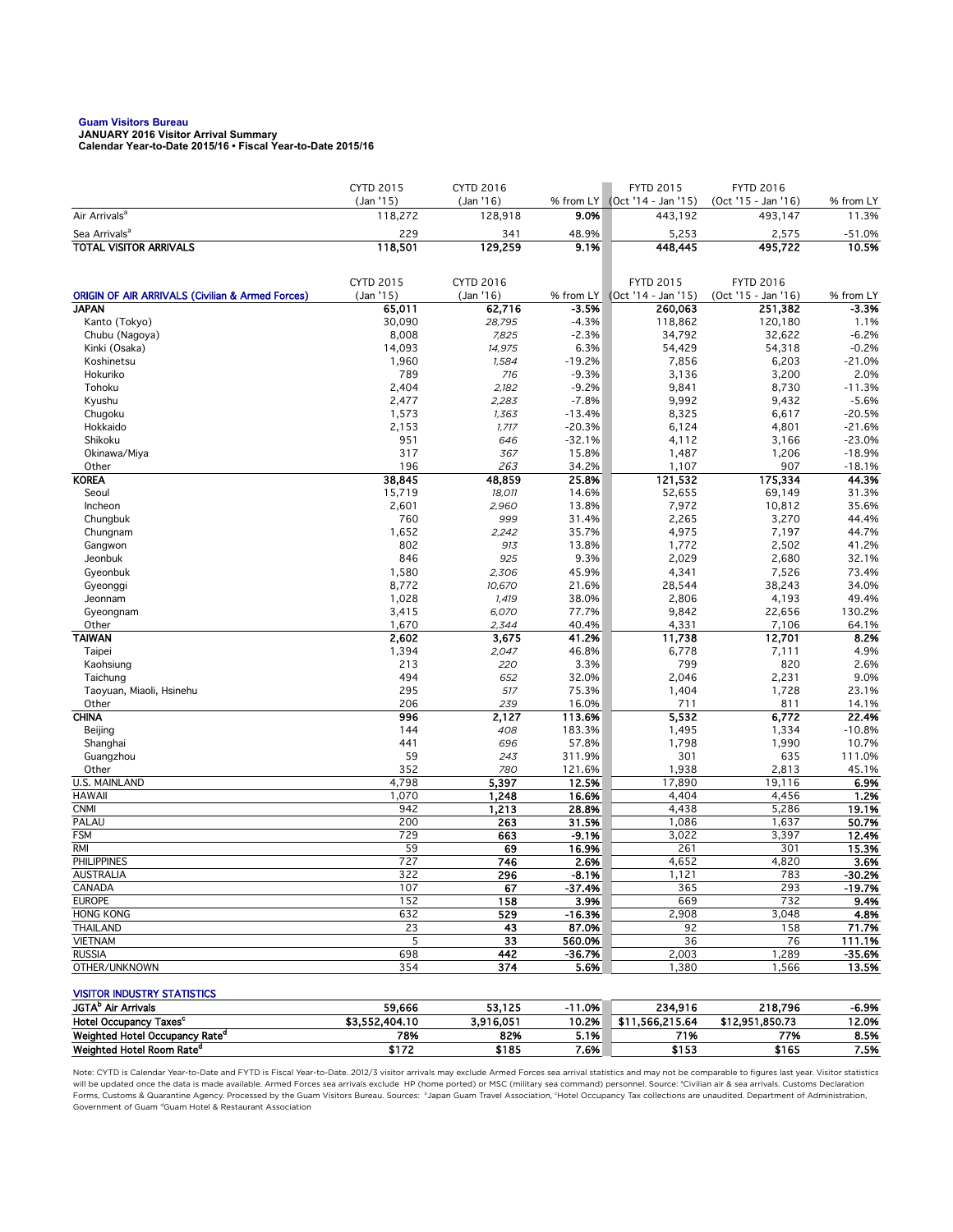

#### DAILY ARRIVAL SUMMARY JANUARY 2016

| <b>JANUARY</b>        |                          | $\overline{2}$   | 3                        | 4                        | 5                        | 6.                       |                          | 8                        | 9              | 10.                      |                          | 12 <sup>r</sup> | 13              | 14                       | 15                       | 16                       | <b>Total</b>     |
|-----------------------|--------------------------|------------------|--------------------------|--------------------------|--------------------------|--------------------------|--------------------------|--------------------------|----------------|--------------------------|--------------------------|-----------------|-----------------|--------------------------|--------------------------|--------------------------|------------------|
|                       | <b>Thu</b>               | Fri              | Sat                      | <b>Sun</b>               | Mon                      | <b>Tue</b>               | Wed                      | Thu                      | Fri            | Sat                      | Sun                      | Mon             | Tue             | Wed                      | Thu                      | Fri                      | (Jan 1-16)       |
| <b>TOTAL CIV' AIR</b> | 4,496                    | 3,894            | 4,603                    | 4,362                    | 4,149                    | 3,950                    | 3,892                    | 3,893                    | 4,179          | 4,327                    | 4,053                    | 3,610           | 3,433           | 3,702                    | 4,036                    | 3,718                    | 64,297           |
| Japan                 | 2,355                    | 2,450            | 2,582                    | 2,413                    | 2,263                    | 1.964                    | 1,656                    | 1,665                    | 2,304          | 1.885                    | 1.766                    | l,850           | .420            | .674                     | 1.642                    | 1.841                    | 31,730           |
| Korea                 | 1,781                    | 1,113            | 1.431                    | 1,591                    | 1.381                    | .436                     | 1,752                    | 1.805                    | .467           | 1.737                    | 1.773                    | 1,392           | 1.453           | .673                     | .902                     | 1,570                    | 25,257           |
| Taiwan                | 63                       | $\overline{ }$   | 128                      | $\overline{\phantom{a}}$ | 69                       | 261                      | 5                        | 84                       |                | 265                      |                          | 98              | 276             | 9                        | 145                      | 6                        | 1,418            |
| China, P.R.C.         | 87                       | 27               | 29                       | 30                       | 31                       | 5                        | 36                       | 29                       | 16             | 55                       | 124                      | 5               |                 | 25                       | 62                       | 16                       | 584              |
| U.S. Mainland         | 74                       | $\overline{113}$ | 184                      | 130                      | $\overline{172}$         | 122                      | 209                      | 149                      | 186            | 159                      | 111                      | 114             | 155             | 123                      | 114                      | 92                       | 2,207            |
| Hawaii                | 19                       | $\overline{27}$  | 44                       | $\overline{29}$          | 40                       | $\overline{33}$          | $\overline{32}$          | 15                       | 60             | 65                       | 60                       | $\overline{38}$ | $\overline{35}$ | $\overline{34}$          | 20                       | $\overline{35}$          | 586              |
| <b>CNMI</b>           | 24                       | 23               | 45                       | 43                       | 26                       | 31                       | 36                       | 73                       | 26             | 37                       | 45                       | 40              | 13              | 55                       | 79                       | 40                       | 636              |
| Palau                 | 11                       | 5                | $\overline{\phantom{a}}$ | 21                       | 9                        |                          | 10                       | $\overline{20}$          | 8              | 5                        | 6                        | 10              | 3               | 8                        | 12                       | 5                        | 141              |
| FSM                   | 14                       | 45               | 15                       | 8                        | 40                       | 21                       | 46                       |                          | 24             | 15                       | 42                       | 13              | 19              | 21                       | 6                        | 19                       | 349              |
| RMI                   | 9                        |                  |                          | 6                        | 6                        | $\overline{\phantom{a}}$ | 5                        | $\overline{\phantom{a}}$ | 6              |                          | 2                        | 2               |                 | $\overline{\phantom{0}}$ |                          | 5                        | 43               |
| Philippines           | 10                       | 14               | 16                       | 14                       | $\overline{7}$           | 19                       | 15                       | 13                       | 16             | 19                       | 15                       | 14              | 28              | 13                       | 16                       | 38                       | $\overline{267}$ |
| Australia             | $\overline{\phantom{0}}$ | $\mathcal{D}$    | 9                        | $\overline{2}$           | $\overline{\mathcal{A}}$ | 14                       | 5                        |                          | 11             |                          | 9                        | ⊿               | 2               | $\overline{2}$           | $\overline{2}$           |                          | 69               |
| Canada                | 5                        |                  |                          | $\overline{\phantom{0}}$ | $\overline{\phantom{a}}$ | 5                        | $\overline{\phantom{0}}$ | 2                        |                | 4                        | $\overline{\phantom{a}}$ | 3               | 3               |                          |                          | 2                        | $\overline{28}$  |
| <b>Europe</b>         | 12                       | 5                | 6                        | 3                        | 2                        | $\overline{7}$           | $\overline{ }$           | $\overline{ }$           | $\overline{2}$ | 8                        | $\overline{ }$           | 3               | 5               | 3                        | 8                        | $\overline{\phantom{0}}$ | $\overline{85}$  |
| Hong Kong             | -                        | 28               | 19                       | 10                       | 36                       |                          | 23                       |                          | 30             | 28                       | 58                       | 2               |                 | 28                       | 5                        | 36                       | 305              |
| Thailand              | 4                        | $\overline{a}$   |                          | $\overline{\phantom{a}}$ |                          | $\overline{\phantom{a}}$ | 3                        |                          | 3              | $\overline{\phantom{a}}$ | $\overline{\phantom{0}}$ | 6               | $\overline{a}$  |                          |                          |                          | 19               |
| Vietnam               | $\overline{\phantom{0}}$ |                  |                          | $\overline{\phantom{a}}$ | $\overline{\phantom{a}}$ |                          | $\overline{\phantom{0}}$ |                          |                | 16                       | $\overline{\phantom{a}}$ |                 |                 | ◠                        |                          |                          | $\overline{20}$  |
| Russia                | 11                       | 33               | 80                       | 55                       | 47                       | 24                       | 40                       | 11                       | 10             | 13                       | 16                       | 11              | 3               | 14                       | $\overline{\phantom{0}}$ | 2                        | $\overline{377}$ |
| Other                 | 17                       |                  | 8                        | $\overline{ }$           | 15                       | 5                        | 12                       | 16                       | 8              | 14                       | 18                       | 5               | 11              | 16                       | 13                       | 10                       | 176              |

*Note: January 2016 daily arrivals reflect Civilian Air arrivals only. Source: Guam Customs Declaration Forms, Customs & Quarantine Agency. Processed by the Guam Visitors Bureau.*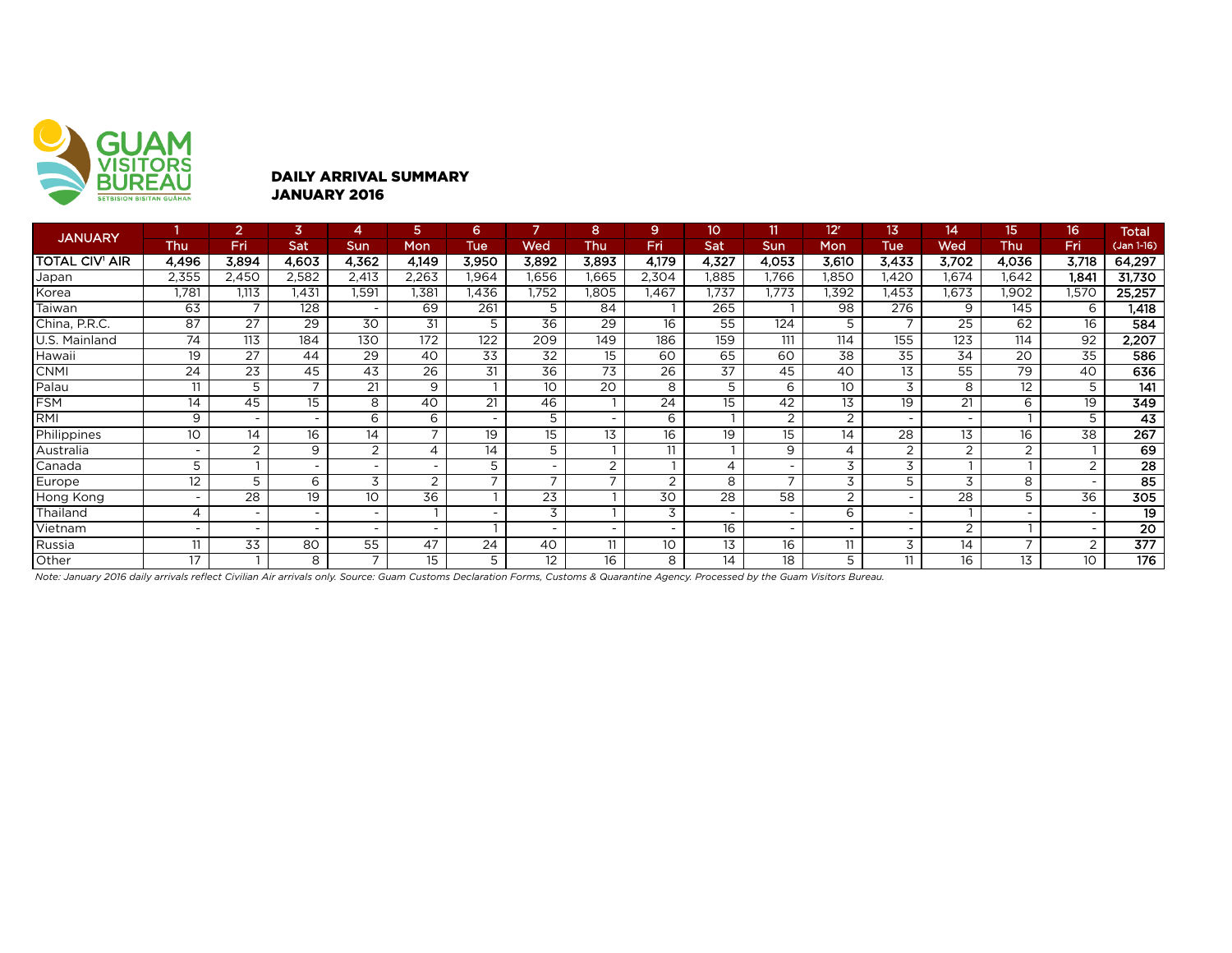

### DAILY ARRIVAL SUMMARY JANUARY 2016

| <b>JANUARY</b>        | 17    | 18                       | 19              | 20                       | 21 <sup>r</sup>          | 22                       | 23              | 24                       | 25                       | 26    | 27                       | 28              | 29             | 30                       | 31                       | <b>Total</b>    |
|-----------------------|-------|--------------------------|-----------------|--------------------------|--------------------------|--------------------------|-----------------|--------------------------|--------------------------|-------|--------------------------|-----------------|----------------|--------------------------|--------------------------|-----------------|
|                       | Sat   | <b>Sun</b>               | Mon             | Tue                      | Wed                      | Thu                      | Fri             | Sat                      | Sun                      | Mon   | Tue                      | Wed             | Thu            | <b>Fri</b>               | Sat                      |                 |
| <b>TOTAL CIV' AIR</b> | 4,488 | 4,380                    | 3,742           | 3,817                    | 4,146                    | 4,205                    | 4,145           | 4,373                    | 4,704                    | 3,957 | 3,811                    | 4,216           | 3,945          | 4,026                    | 4,586                    | 126,838         |
| Japan                 | 1,973 | 2,170                    | 1,857           | .668                     | 1,893                    | 2,007                    | 1,932           | 2,038                    | 2,404                    | 2,229 | l,780                    | 2,096           | ,832           | 2,207                    | 2,358                    | 62,174          |
| Korea                 | 1,774 | 1,834                    | .364            | .380                     | .806                     | .678                     | 1,670           | .646                     | 1,818                    | 1,208 | 1,336                    | 1,702           | ,521           | 1,447                    | i,417                    | 48,858          |
| Taiwan                | 320   |                          | 111             | 365                      | 6                        | 165                      | 8               | $\overline{282}$         | $\overline{\phantom{a}}$ | 124   | 368                      | 5               | 146            | 5                        | 351                      | 3,675           |
| China, P.R.C.         | 57    | 123                      | 79              | 26                       | 69                       | 108                      | 105             | 83                       | 206                      | 69    | 43                       | 130             | 179            | 150                      | 104                      | 2,115           |
| U.S. Mainland         | 134   | 119                      | 146             | 202                      | 118                      | 94                       | 160             | 114                      | 82                       | 150   | 138                      | 107             | 135            | 107                      | 167                      | 4,180           |
| Hawaii                | 42    | 41                       | $\overline{37}$ | 32                       | $\overline{29}$          | $\overline{29}$          | 62              | 50                       | $\overline{29}$          | 34    | 32                       | $\overline{32}$ | 19             | 21                       | 59                       | 1,134           |
| <b>CNMI</b>           | 42    | 25                       | 34              | 35                       | 83                       | 63                       | 44              | 20                       | 42                       | 30    | 33                       | 34              | 54             | 14                       | 24                       | 1,213           |
| Palau                 | 5     | 11                       | 10              | 5                        | 9                        | 5                        | 16              | $\overline{\phantom{a}}$ | 5                        | 6     | 5                        | 13              | 19             | 10                       | 3                        | 263             |
| <b>FSM</b>            | 23    | 15                       | 31              | 17                       | 28                       | 6                        | 31              | 25                       | 18                       | 29    | 13                       | 27              |                | 10                       | 41                       | 663             |
| RMI                   | 4     | $\overline{\phantom{a}}$ | 5               | -                        | 4                        | $\overline{\phantom{a}}$ | 5               | $\overline{\phantom{a}}$ |                          |       | $\overline{2}$           |                 |                | $\overline{\phantom{a}}$ | 3                        | 69              |
| Philippines           | 31    | 6                        | 17              | 38                       | 38                       | 21                       | 66              | 72                       | 47                       | 29    | 31                       | 24              | 16             | 18                       | 21                       | 742             |
| Australia             | 11    |                          | 5               | 10                       | $\overline{2}$           | 4                        | 4               | 3                        |                          | 2     | 2                        | 6               |                | 2                        | 4                        | 125             |
| Canada                |       | 5                        | $\overline{2}$  | 3                        | 11                       | 2                        | $\sim$          | 5                        | 3                        |       | $\overline{2}$           |                 | $\overline{2}$ |                          | $\overline{2}$           | 67              |
| Europe                | 6     | 17                       | 5               | $\overline{\phantom{0}}$ | 4                        | -                        | 3               |                          |                          | 14    | 2                        |                 | 4              | 3                        | 6                        | 158             |
| Hong Kong             | 36    | $\overline{2}$           | 16              | 12                       | 31                       | 2                        | $\overline{23}$ | 12                       | 29                       | 6     | 4                        | 24              |                | 20                       | 6                        | 529             |
| Thailand              |       | $\overline{\phantom{a}}$ |                 |                          | 4                        |                          |                 | 5                        | $\overline{\phantom{a}}$ |       | 3                        | 5               |                | 2                        | $\sim$                   | 43              |
| Vietnam               | 3     | $\overline{\phantom{a}}$ |                 | 3                        | $\overline{\phantom{a}}$ |                          | 3               | $\overline{\phantom{a}}$ | $\overline{\phantom{a}}$ |       |                          |                 |                |                          | 2                        | $\overline{33}$ |
| Russia                | 9     | 4                        | 5               |                          | 4                        | 3                        | $\overline{2}$  | 4                        | 6                        | 16    | $\overline{\phantom{a}}$ | 4               |                |                          | $\overline{\phantom{0}}$ | 442             |
| Other                 | 16    |                          | 18              | 13                       | 7                        | 16                       | 10 <sup>°</sup> | 13                       | 12                       | 9     | 9                        | 5               | 17             | 9                        | 18                       | 355             |

*Note: January 2016 daily arrivals reflect Civilian Air arrivals only. Source: Guam Customs Declaration Forms, Customs & Quarantine Agency. Processed by the Guam Visitors Bureau.*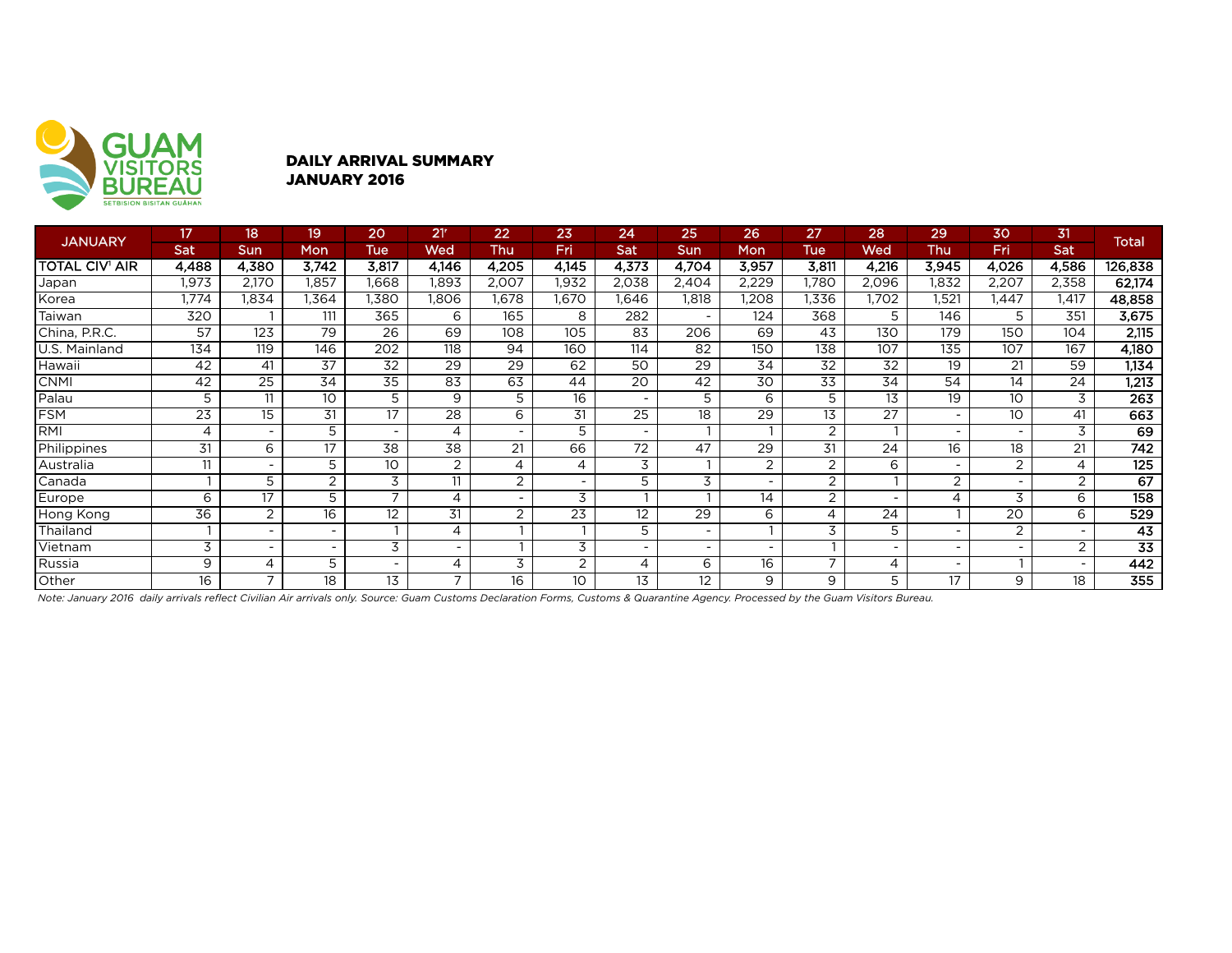

## DAILY ARRIVAL COMPARISON JANUARY 2016

|                 | 2015   |        |              |        | 2016  |                | % chg from LY |         |              |  |
|-----------------|--------|--------|--------------|--------|-------|----------------|---------------|---------|--------------|--|
| <b>JANUARY</b>  | Japan  | Other  | <b>Total</b> | Japan  | Other | <b>Total</b>   | Japan         | Other   | <b>Total</b> |  |
| 1               | 3,253  | 1,829  | 5,082        | 2,355  | 2,141 | 4,496          | $-27.6%$      | 17.1%   | $-11.5%$     |  |
| $\overline{2}$  | 2,491  | 1,252  | 3,743        | 2,450  | 1,444 | 3,894          | $-1.6%$       | 15.3%   | 4.0%         |  |
| $\overline{3}$  | 2,424  | 1,416  | 3,840        | 2,582  | 2,021 | 4,603          | 6.5%          | 42.7%   | 19.9%        |  |
| $\overline{4}$  | 2,425  | 1,686  | 4,111        | 2,413  | 1,949 | 4,362          | $-0.5%$       | 15.6%   | 6.1%         |  |
| 5               | 2,572  | 1,505  | 4,077        | 2,263  | 1,886 | 4,149          | $-12.0%$      | 25.3%   | 1.8%         |  |
| 6               | 1,900  | 1,601  | 3,501        | 1,964  | 1,986 | 3,950          | 3.4%          | 24.0%   | 12.8%        |  |
| $\overline{7}$  | 1,400  | 1,643  | 3,043        | 1,656  | 2,236 | 3,892          | 18.3%         | 36.1%   | 27.9%        |  |
| 8               | 1,282  | 1,597  | 2,879        | 1,665  | 2,228 | 3,893          | 29.9%         | 39.5%   | 35.2%        |  |
| $\overline{9}$  | 2,083  | 1,898  | 3,981        | 2,304  | 1,875 | 4,179          | 10.6%         | $-1.2%$ | 5.0%         |  |
| 10              | 2,715  | 1,574  | 4,289        | 1,885  | 2,442 | 4,327          | $-30.6%$      | 55.1%   | 0.9%         |  |
| 11              | 2,016  | 1,746  | 3,762        | 1,766  | 2,287 | 4,053          | $-12.4%$      | 31.0%   | 7.7%         |  |
| 12              | 2,234  | 1,911  | 4,145        | 1,850  | 1,760 | 3,610          | $-17.2%$      | $-7.9%$ | $-12.9%$     |  |
| 13              | 1,977  | 1,598  | 3,575        | 1,420  | 2,013 | 3,433          | $-28.2%$      | 26.0%   | $-4.0%$      |  |
| 14              | 1,630  | 1,447  | 3,077        | 1,674  | 2,028 | 3,702          | 2.7%          | 40.2%   | 20.3%        |  |
| 15              | 1,674  | 2,030  | 3,704        | 1,642  | 2,394 | 4,036          | $-1.9%$       | 17.9%   | 9.0%         |  |
| $\overline{16}$ | 1,943  | 2,065  | 4,008        | 1,841  | 1,877 | 3,718          | $-5.2%$       | $-9.1%$ | $-7.2%$      |  |
| 17              | 1,742  | 1,530  | 3,272        | 1,973  | 2,515 | 4,488          | 13.3%         | 64.4%   | 37.2%        |  |
| 18              | 1,971  | 2,065  | 4,036        | 2,170  | 2,210 | 4,380          | 10.1%         | 7.0%    | 8.5%         |  |
| 19              | 2,477  | 1,697  | 4,174        | 1,857  | 1,885 | 3,742          | $-25.0%$      | 11.1%   | $-10.3%$     |  |
| 20              | 1,919  | 1,392  | 3,311        | 1,668  | 2,149 | 3,817          | $-13.1%$      | 54.4%   | 15.3%        |  |
| 21 <sup>r</sup> | 1,677  | 1,754  | 3,431        | 1,893  | 2,253 | 4,146          | 12.9%         | 28.4%   | 20.8%        |  |
| $\overline{22}$ | 2,024  | 1,986  | 4,010        | 2,007  | 2,198 | 4,205          | $-0.8%$       | 10.7%   | 4.9%         |  |
| 23              | 1,958  | 1,646  | 3,604        | 1,932  | 2,213 | 4,145          | $-1.3%$       | 34.4%   | 15.0%        |  |
| 24              | 2,000  | 1,837  | 3,837        | 2,038  | 2,335 | 4,373          | 1.9%          | 27.1%   | 14.0%        |  |
| 25              | 2,065  | 2,213  | 4,278        | 2,404  | 2,300 | 4,704          | 16.4%         | 3.9%    | 10.0%        |  |
| 26              | 2,496  | 1,501  | 3,997        | 2,229  | 1,728 | 3,957          | $-10.7%$      | 15.1%   | $-1.0%$      |  |
| 27              | 1,998  | 1,405  | 3,403        | 1,780  | 2,031 | 3,811          | $-10.9%$      | 44.6%   | 12.0%        |  |
| 28              | 1,903  | 1,691  | 3,594        | 2,096  | 2,120 | 4,216          | 10.1%         | 25.4%   | 17.3%        |  |
| 29              | 2,052  | 1,716  | 3,768        | 1,832  | 2,113 | 3,945          | $-10.7%$      | 23.1%   | 4.7%         |  |
| 30              | 2,224  | 1,642  | 3,866        | 2,207  | 1,819 | 4,026          | $-0.8%$       | 10.8%   | 4.1%         |  |
| 31              | 2,223  | 1,558  | 3,781        | 2,358  | 2,228 | 4,586          | 6.1%          | 43.0%   | 21.3%        |  |
| <b>Total</b>    | 64,748 | 52,431 | 117,179      | 59,819 |       | 62,523 122,342 | $-7.6%$       | 19.2%   | 4.4%         |  |

*Note: January daily arrivals reflect "Civilian Air" arrivals only. MTD2 Month-to-Date*